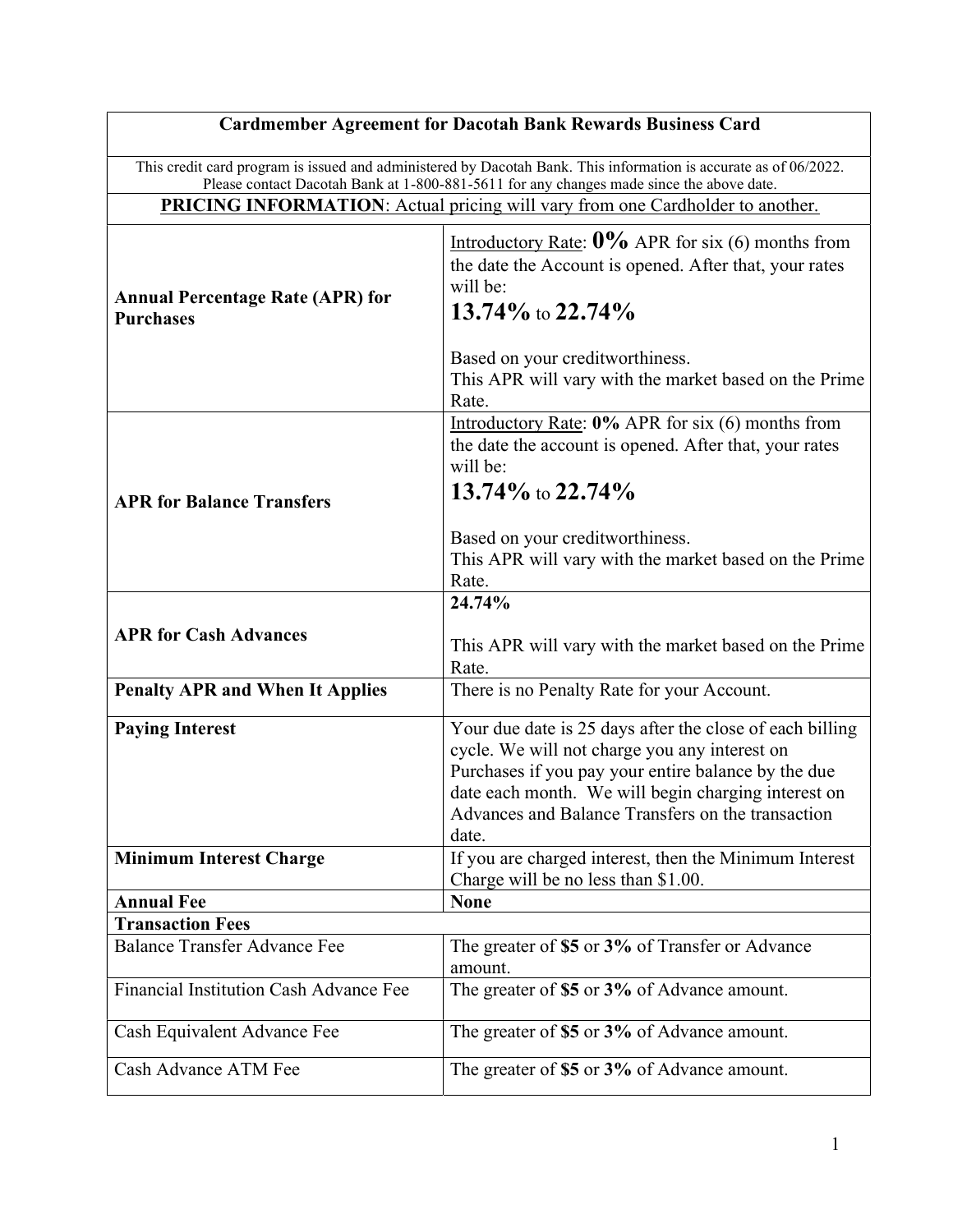| Foreign Transaction Fee     | 1% of transaction amount |
|-----------------------------|--------------------------|
| <b>Penalty Fees</b>         |                          |
| Late Fee                    | Up to $$40$              |
| Over-the-Credit-Limit Fee   | <b>None</b>              |
| <b>Returned Payment Fee</b> | Up to $$35$              |

How We Will Calculate Your Balance: For Purchase balances, we use a method called "Average Daily Balance Method (Excluding Current Purchases)." For Cash Advances and Balance Transfers, we use a method called "Average Daily Balance Method (Including New Cash Advances and Balance Transfers)." See your Account Agreement for more details.

Introductory Rates: Your applicable introductory rates described above will continue for six (6) months from the date your Account is opened and will not be revoked for any reason prior to such time.

Variable APRs based on Prime: If any APR is based on the U.S. Prime Rate ("Prime Rate"), the APR will equal the Prime Rate plus the additional amount shown above. If the Prime Rate increases, it will cause the APR to increase. If the Prime Rate decreases, it will cause the APR to decrease. For each billing cycle we use the Prime Rate published in The Wall Street Journal on the  $10<sup>th</sup>$  of each month (or if The Wall Street Journal does not publish on the  $10<sup>th</sup>$  day of the month, we will use the Prime Rate from the last published day preceding the  $10<sup>th</sup>$ ). If the Prime Rate causes an APR to change, we put the new APR into effect as of the first day of the billing cycle for which we calculate the APR. We apply the new APR to any existing balances, subject to any promotional rate that may apply. If The Wall Street Journal does not publish the Prime Rate, we will use a similar published rate.

uChoose Rewards© Program: The uChoose Rewards© Terms & Conditions govern the uChoose Rewards© program and are available at www.dacotahbank.com.

Billing Rights: Information on your rights to dispute transactions and how to exercise those rights is provided in your Account Agreement.

This information is accurate as of 03/2022 and is subject to change after this date. For current information please contact Dacotah Bank at PO Box 1474, Aberdeen, SD 57402 or call us at 1- 800-881-5611.

Ohio Residents: The Ohio laws against discrimination require that all creditors make credit equally available to all credit worthy customers, and that credit reporting agencies maintain separate credit histories on each individual upon request. The Ohio Civil Rights Commission administers compliance with this law.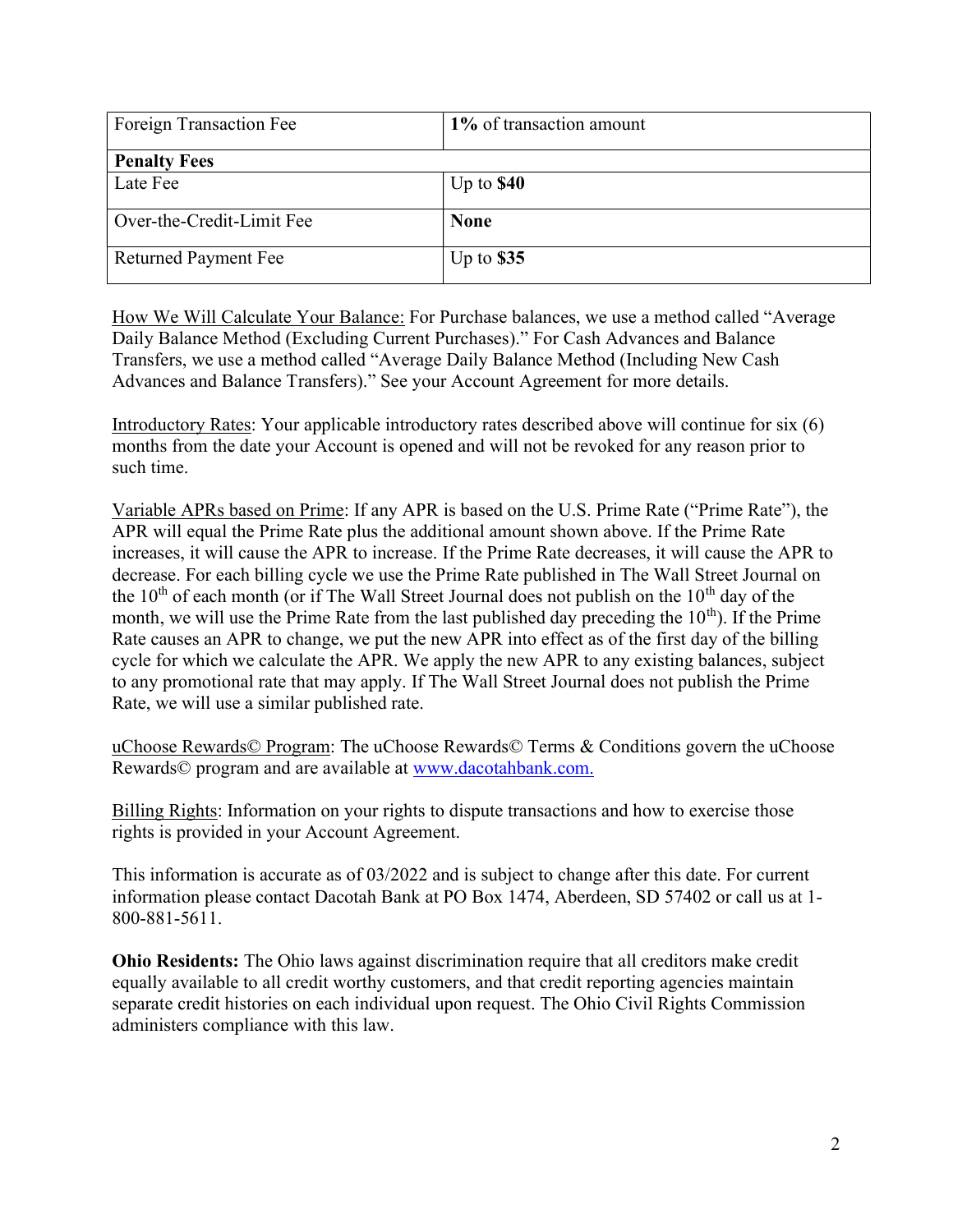# Account Agreement

This Agreement and the disclosures delivered to you upon the opening of your Account (the "Account-Opening Disclosures") (which are incorporated herein by reference), and any future changes we may make from time to time, is your contract with us and governs the use of your account ("Account") and any credit cards issued in connection with your Account ("Cards").

In this Agreement, "you," "your," and "yourself" mean each applicant or co-applicant for the Account, any person responsible for paying the Account, and anyone you authorize to use, access or service the Account (including, without limitation, any of your employees who receive or you otherwise authorized to use Cards). "We," "us," "our" and "Dacotah" mean Dacotah Bank.

You understand and agree that this is a business credit card, and you represent and agree that the Account will only be used for business or commercial purposes, not personal, family or household purposes.

# THIS AGREEMENT CONTAINS AN ARBITRATION PROVISION (INCLUDING A CLASS ACTION WAIVER) THAT, UNLESS REJECTED BY YOU, WILL SUBSTANTIALLY AFFECT YOUR RIGHTS TO BRING A LEGAL ACTION IN COURT, INCLUDING CLASS ACTIONS. IT IS IMPORTANT THAT YOU READ THE ENTIRE ARBITRATION PROVISION SECTION CAREFULLY.

# Account Features/Use of Your Account

### Purchases

You may use your Account to purchase, lease or otherwise obtain goods or services from any merchant that accepts your Card or Account (including transactions you initiate by mail, telephone or over the Internet) ("Purchases"). Even if you do not sign a sales draft or the merchant has not provided you with a written receipt or other proof of sale, you are responsible for all Purchases made through your Account, except as expressly limited by law (see the "Your Billing Rights" section below for more details). We reserve the right not to honor quasi-cash or cash equivalent Purchases (e.g., cryptocurrency, money orders, gambling chips and any other items that serve as cash or are convertible to cash).

### Advances

You may obtain cash advances on your Account (generally, "Advances"). These Advances may include withdrawals made from automatic teller machines ("ATMs") or financial institutions; transfers of funds to a deposit account, including as part of an overdraft protection program, if applicable; and customer-initiated online cash advances. Advances may also include cash equivalent transactions to acquire or initiate wire transfers, travelers checks, cashier's checks, money orders, foreign cash transactions, casino gambling and betting transactions and lottery tickets. Advances may be subject to additional fees and a separate cash credit limit (which shall not exceed, and may be lower than, the total credit limit for your Account). Advances at ATMs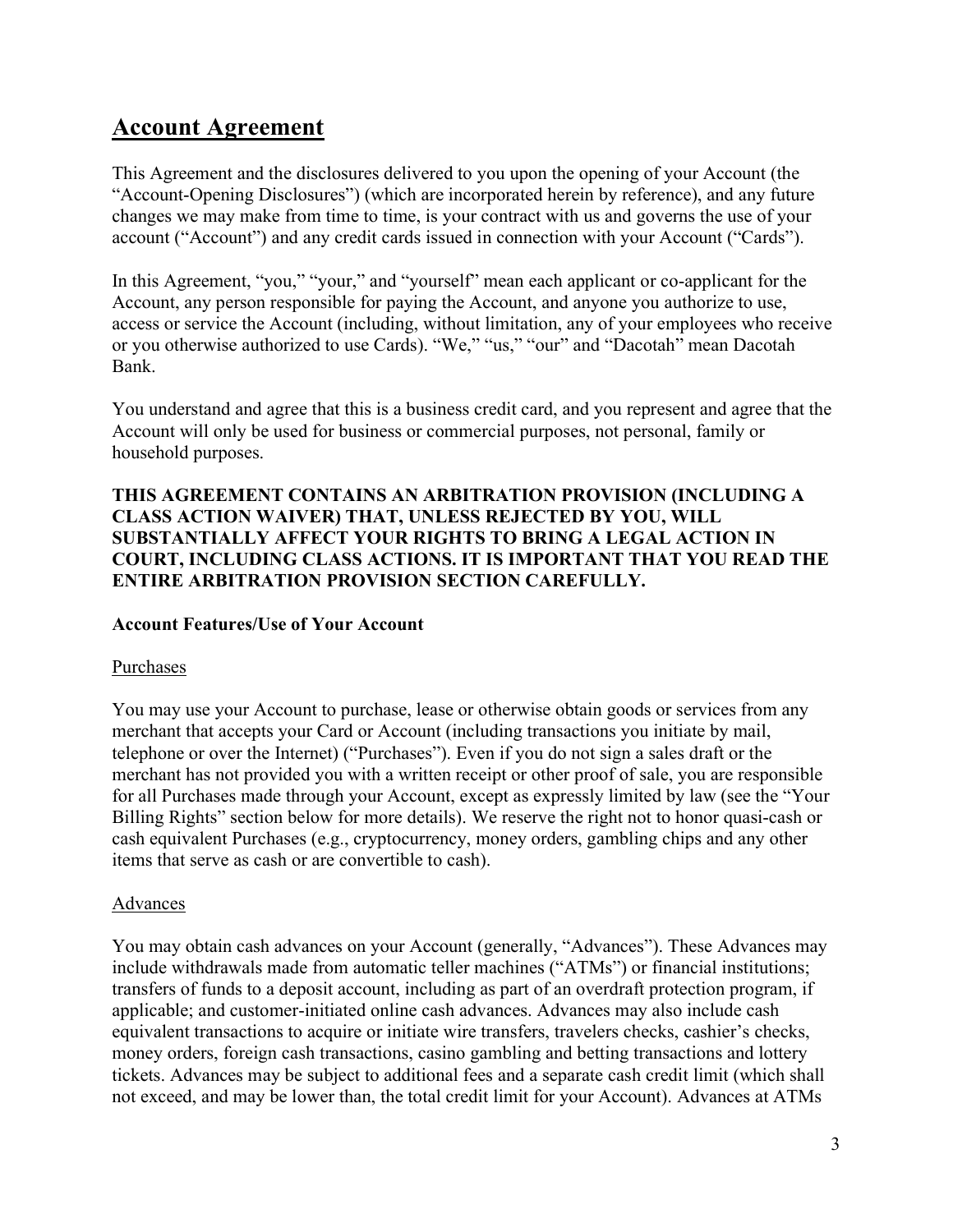will require the use of the personal identification number ("PIN") that corresponds to your Card and may be subject to third-party ATM fees.

# Balance Transfers

From time to time, in our sole discretion, we may offer you the ability to transfer other balances you owe to other entities or financial institutions to your Account. We do not permit balance transfers from other accounts or loans you may have with us or our affiliates. Additional fees may apply for balance transfers, as described below.

# **Promotions**

From time to time, we may make special or promotional offers related to your Account. These offers are subject to the terms of this Agreement unless otherwise detailed on or with the offer itself or additional materials explaining the terms of such offer (the "Offer Materials").

# Use with Mobile Phone or other Mobile Devices

Smart phones, tablets or other mobile devices (a "mobile device") may be able to download, store, and/or access account information, for instance through a mobile wallet, that may enable you to use the mobile device to purchase goods or services, make a balance transfer, or make a cash advance. In certain instances, those transactions will replicate using your Card to make a transaction on the internet with your computer. In other instances, the phone or mobile device will act as if it were a credit card itself. Applications that enable your mobile device will have unique terms governing those applications. Read them carefully. Transactions made through those applications are governed by this Agreement. When your Account information is accessible by your mobile device, it is important that you treat your mobile device with the same care you would your Card. For example, you should secure your mobile device against unauthorized access. Keep in mind, if you give someone your mobile device, that can be the same as giving that person your Card.

# Recurring Preauthorized Transactions

Recurring preauthorized transactions occur when you authorize a merchant to automatically initiate a transaction using your Account on a recurring basis. If we issue a new credit card with a different number or expiration date to you, we may (but are not obligated to) provide your new card number and expiration date to a merchant with whom you have set up a recurring preauthorized transaction in order to continue your recurring preauthorized transactions. There will be circumstances in which you will need to contact the merchant.

# **Interest**

# Interest rates

This section provides the interest rates, also referred to as corresponding Annual Percentage Rates ("APRs"), which are applicable to your Account. If a rate is a variable rate, we calculate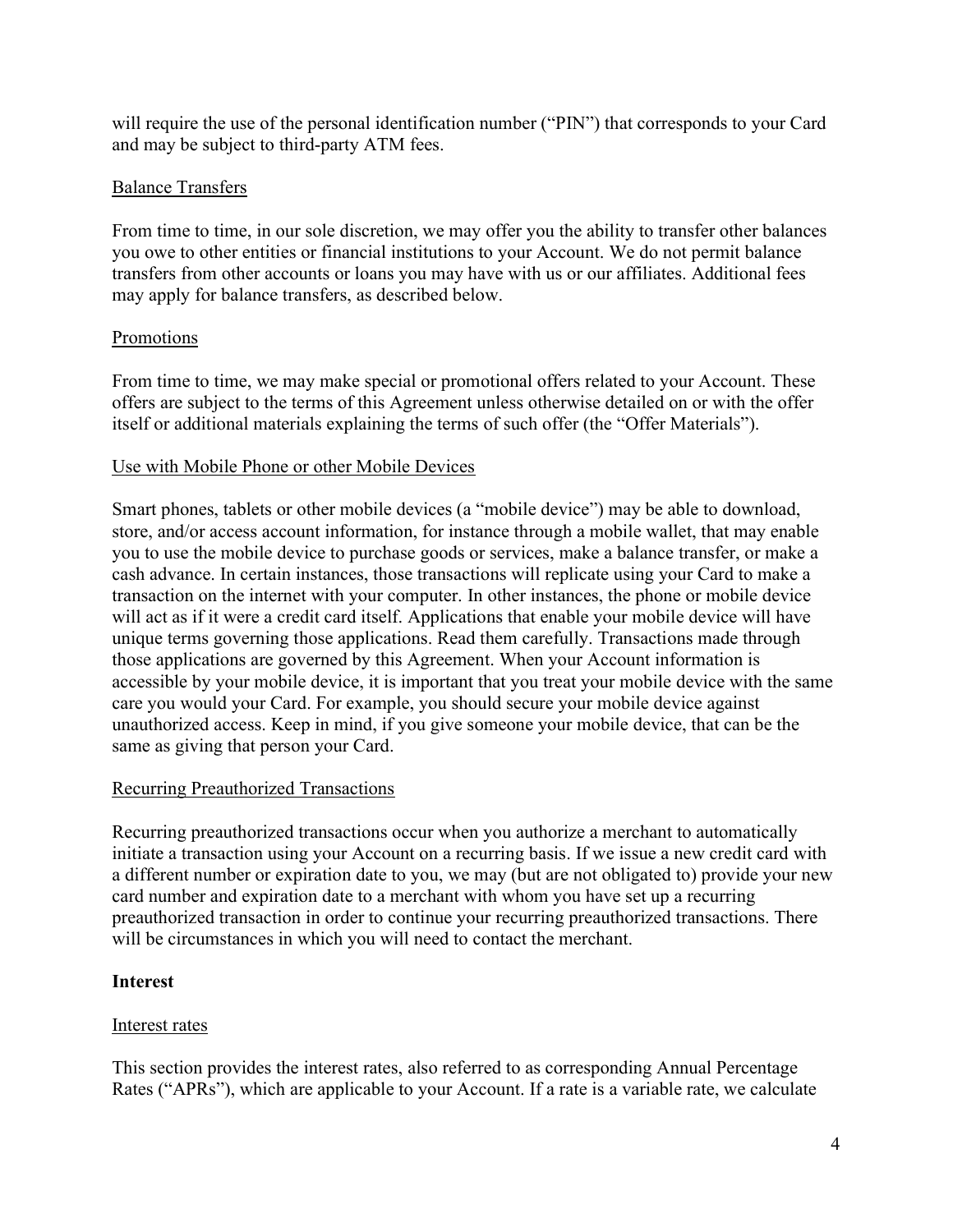that APR by adding together an index and a margin. For more information on variable rates, please refer to the "Variable Interest Rates" section of this Agreement below.

# How Interest Is Calculated

We use the following methods to calculate interest on your Account:

Cash Advances – Average Daily Balance (including current Cash Advances). The interest charge on Advances begins from the date you obtain the Advance, or the first day of the billing cycle in which it is posted to your account, whichever is later. There is no grace period provided for current cycle Advances.

Balance Transfers – Average Daily Balance (including current Balance Transfers). The interest charge on Balance Transfers begins from the date you obtain the Balance Transfer, or the first day of the billing cycle in which it is posted to your account, whichever is later. There is no grace period provided for current cycle Balance Transfers.

Retail/Purchases – Average Daily Balances (excluding current Purchases). To avoid incurring interest on the balance of Purchases reflected on your monthly statement, you must pay the "New Balance" shown on your monthly statements on or before the Payment Due Date. The grace period for the New Balance of Purchases extends to the Payment Due Date.

The interest charges for a billing cycle are computed by dividing the Annual Percentage Rate ("APR") by 12 and applying that periodic rate to the "average daily balance" on your account. To get the average daily balance, we take the beginning balance of your Account each day, add any new Advances and Balance Transfers, and subtract any unpaid interest or other finance charges and payments or credits. We do not add in any new Purchases. This gives us the daily balance. Then we add up all the daily balances for the billing cycle and divide the total by the number of days in the billing cycle. This gives us the average daily balance.

The billing cycle is a time period that ends on a "Statement Closing Date" determined by us and begins on the day after the Statement Closing Date of the previous billing cycle. Each monthly statement reflects a single billing cycle.

### How to avoid paying interest

You have a 25-day interest-free period for Purchases provided you have paid your previous balance in full by the Payment Due Date shown on your monthly Account statement. To avoid incurring an additional interest charge on the balance of Purchases reflected in your monthly Account statement, you must pay the "New Balance" shown on your monthly statement on or before the Payment Due Date. The grace period for the New Balance of Purchases extends to the Payment Due Date. There is no interest-free period for transactions that post to your Account as Advances or Balance Transfers except as provided in any Offer Materials for such. Those transactions are subject to interest from the date of the transaction until the date they are paid in full.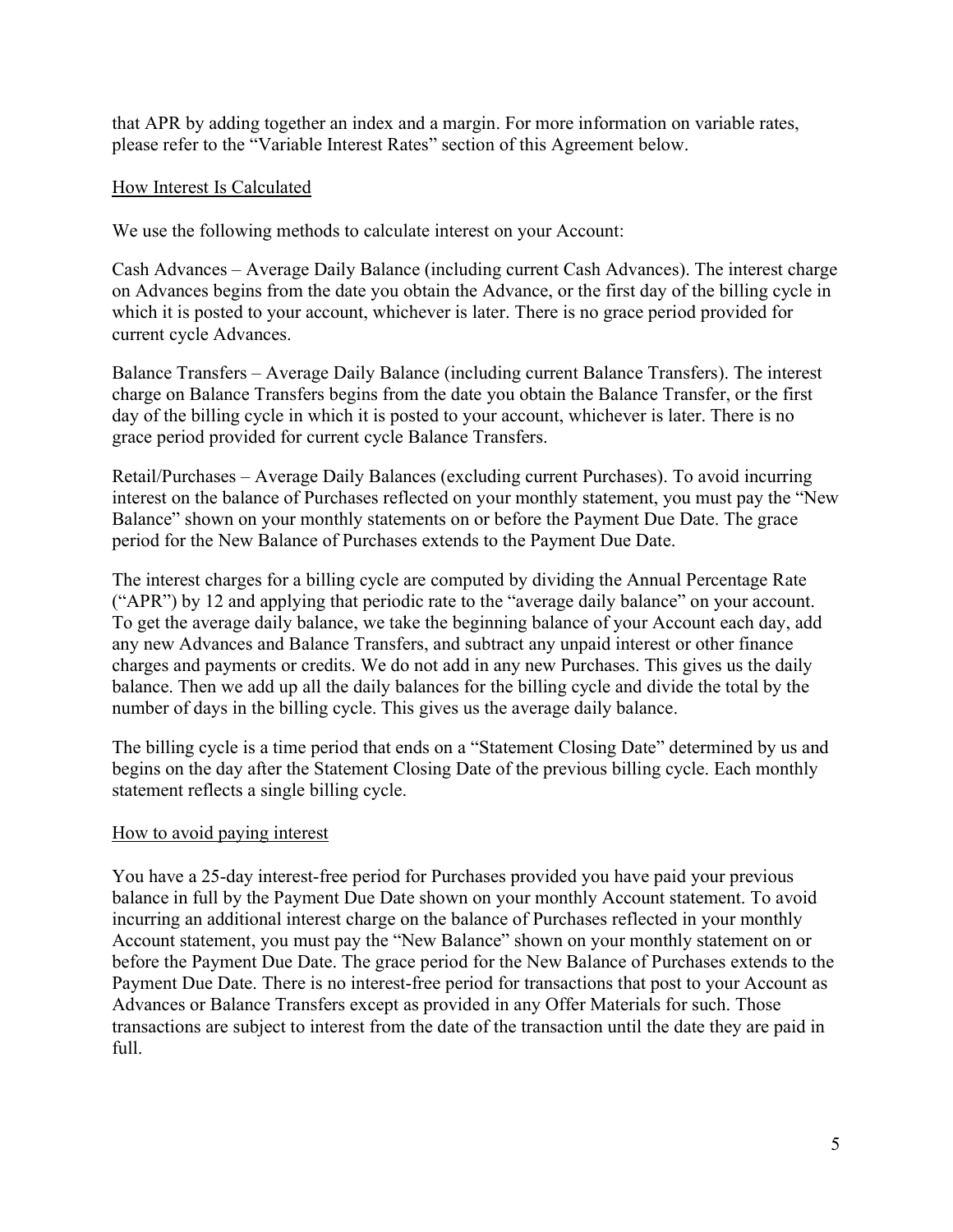### Variable Interest Rates

If any APR is based on the U.S. Prime Rate ("Prime Rate"), the APR will equal the Prime Rate plus the additional amount shown above. If the Prime Rate increases, it will cause the APR to increase. If the Prime Rate decreases, it will cause the APR to decrease. For each billing cycle we use the Prime Rate published in The Wall Street Journal on the 10<sup>th</sup> of each month (or if The Wall Street Journal does not publish on the  $10<sup>th</sup>$  day of the month, we will use the Prime Rate from the last published day preceding the  $10<sup>th</sup>$ . If the Prime Rate causes an APR to change, we put the new APR into effect as of the first day of the billing cycle for which we calculate the APR. We apply the new APR to any existing balances, subject to any promotional rate that may apply. If The Wall Street Journal does not publish the Prime Rate, we will use a similar published rate.

### Introductory Interest Rates

We may, at our option, offer you introductory interest rates for qualifying transactions. We will tell you in the Offer Materials the introductory rate that will be in effect and any conditions or requirements of such offer. Unless the Offer Materials state otherwise, an introductory rate will remain in effect until the last day of the billing cycle in which the introductory rate expires. Any introductory rate that applies to new or outstanding Account balances will increase to the standard rate that would otherwise apply.

### Account Fees

### Annual Fee

There is no Annual Fee for your Account.

### Late Payment Fee

We may add a Late Payment Fee to your Account if your Minimum Payment Due is not received by the Payment Due Date shown on your monthly Account statement.

### Returned Payment Fee

We may add a Returned Payment Fee to your Account if any payment on the Account is not honored or if we must return it to you because it cannot be processed, even if we elect to represent the payment and it is paid upon such re-presentment.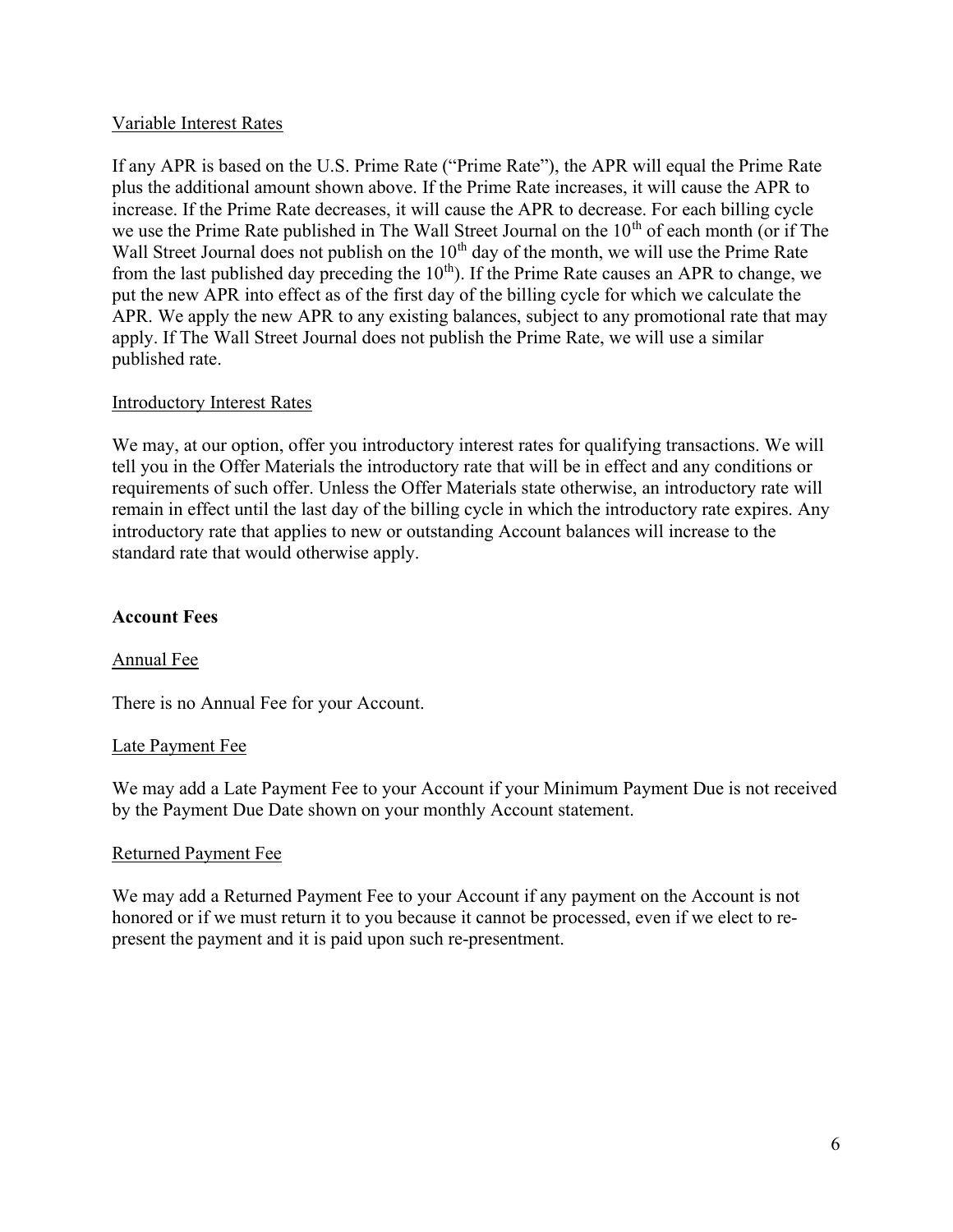# Documentation Fee

We may charge you a Documentation Fee of \$2.50 for each copy of a monthly Account statement, sales slip, refund slip, or Advance slip that you request. There will be no charge for documentation requests made in connection with a billing error notice, provided you follow the procedures regarding billing error notices detailed in the "Your Billing Rights" section of this Agreement.

### Card Replacement Fee

We may charge you a Card Replacement Fee of \$5.00 each time you request that your Card be replaced prior to the normal reissue date upon expiration of your Card.

### Rush Card Fee

We may charge you a Rush Card Fee of \$60.00 if you request expedited delivery of your Card.

### On-Demand ACH Payment Fee

We may charge you an On-Demand ACH Payment Fee of \$4.95 if you choose to make a payment on your Account over the phone with the assistance of one of our agents.

### Transaction Fees

You agree to pay the following transaction fees in the amounts shown in your Account-Opening Disclosures:

- Balance Transfer
- Financial Institution Cash Advance
- Cash Equivalent Advance
- Cash Advance ATM
- Foreign Transaction

### Important Information About Your Account

### Credit limit

We will advise you of the applicable credit limit(s) on your Account. We may increase, decrease, restrict or cancel the credit limit(s) on your Account at any time, without advance notice. We are not obligated to allow your Account to go over its credit limit(s). Each time you attempt a transaction which results in your applicable outstanding balance (plus authorizations) exceeding a credit limit, we may (1) permit the transaction without raising your credit limit; (2) permit the transaction and treat the amount of the transaction that is more than the credit limit as immediately due; or (3) refuse to permit the transaction.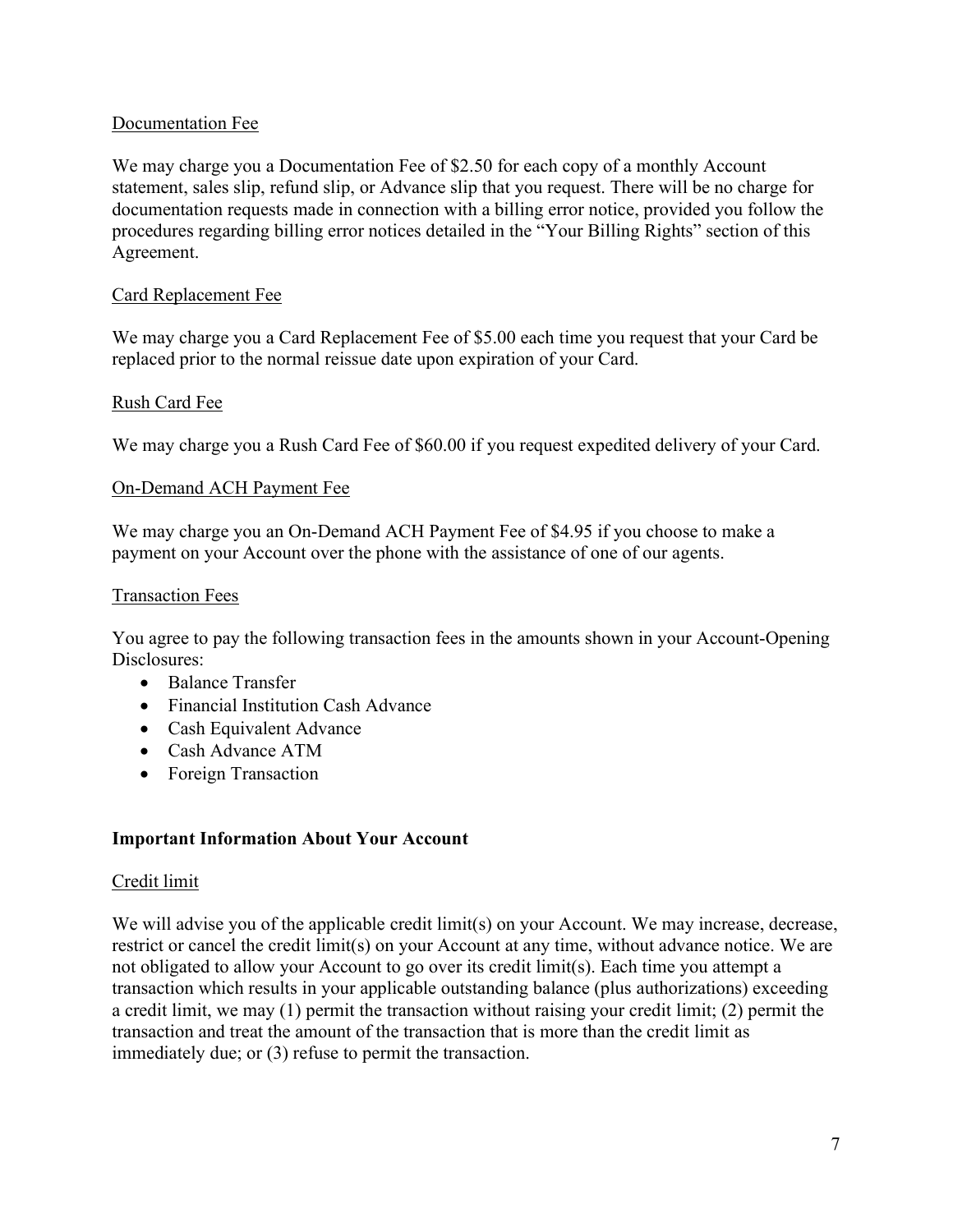### Payments

You must follow the payment instructions on your billing statement. You must pay us in U.S. dollars. If you overpay or if there is a credit balance on your Account, we will not pay interest on such amounts.

### Minimum payments

You must pay us at least the Minimum Payment Due by the payment due date each billing cycle. The Minimum Payment Due each billing cycle will depend on your APRs and your New Balance.

The "Minimum Payment Due" is the sum of all past due amounts plus the Current Payment. The "Current Payment" for each billing cycle is the sum of the following: (1) 3.00% of your balance (your New Balance as shown on your Account statement, except for any new interest charges and new Late Payment Fee), (2) new interest charges, and (3) any new Late Payment Fee. Your Current Payment will not be less than \$25.00. We round the payment amount up to the nearest dollar. Your Minimum Payment Due will not include any overlimit amounts. If you make any payments prior to the due date shown on your Account statement that are less than the Minimum Payment Due, such payments will serve to decrease the Minimum Payment Due. For example, if your Minimum Payment Due of \$50.00 is due by April  $25<sup>th</sup>$ , and you pay \$20.00 on April  $10<sup>th</sup>$ , a Minimum Payment Due of the remaining \$30.00 will then be due by April  $25<sup>th</sup>$ .

# Application of Payments

If you pay the required Minimum Payment Due as displayed on your Account statement, the payment shall be applied in the following way: first to interest, then to fees, and the rest shall be applied first to the debt resulting from Purchases and Advances with the lowest APR and then to such debt with the higher APR in ascending order. Consequently, the debt with the higher APR will not be reduced until the debt with the lower APR is paid in full. If you pay an amount in excess of the minimum required payment, the excess shall be applied first to the debt resulting from Purchase and Advances with the highest APR and then to the debt with the lowest APR in descending order. If a payment on your Account is returned, we reserve the right to debit the returned payment amount to the balance subject to the current non-promotional rate for Purchases on the Account.

### When payments are credited

The date you mail a payment is different than the date we receive that payment. We will credit your payment the same day, subject to the applicable cutoff time, it is received as long as it is made in accordance with the instructions on your billing statement. Unless otherwise stated on your billing statement, the cutoff time for payments received by mail, telephone and other electronic means is 5:00 p.m. Central Time. Payments received by 5:00 p.m. Central Time, Monday through Friday, will be processed the same day. Payments, including online payments, received on Saturday, Sunday or a holiday observed by the Federal Reserve will be processed on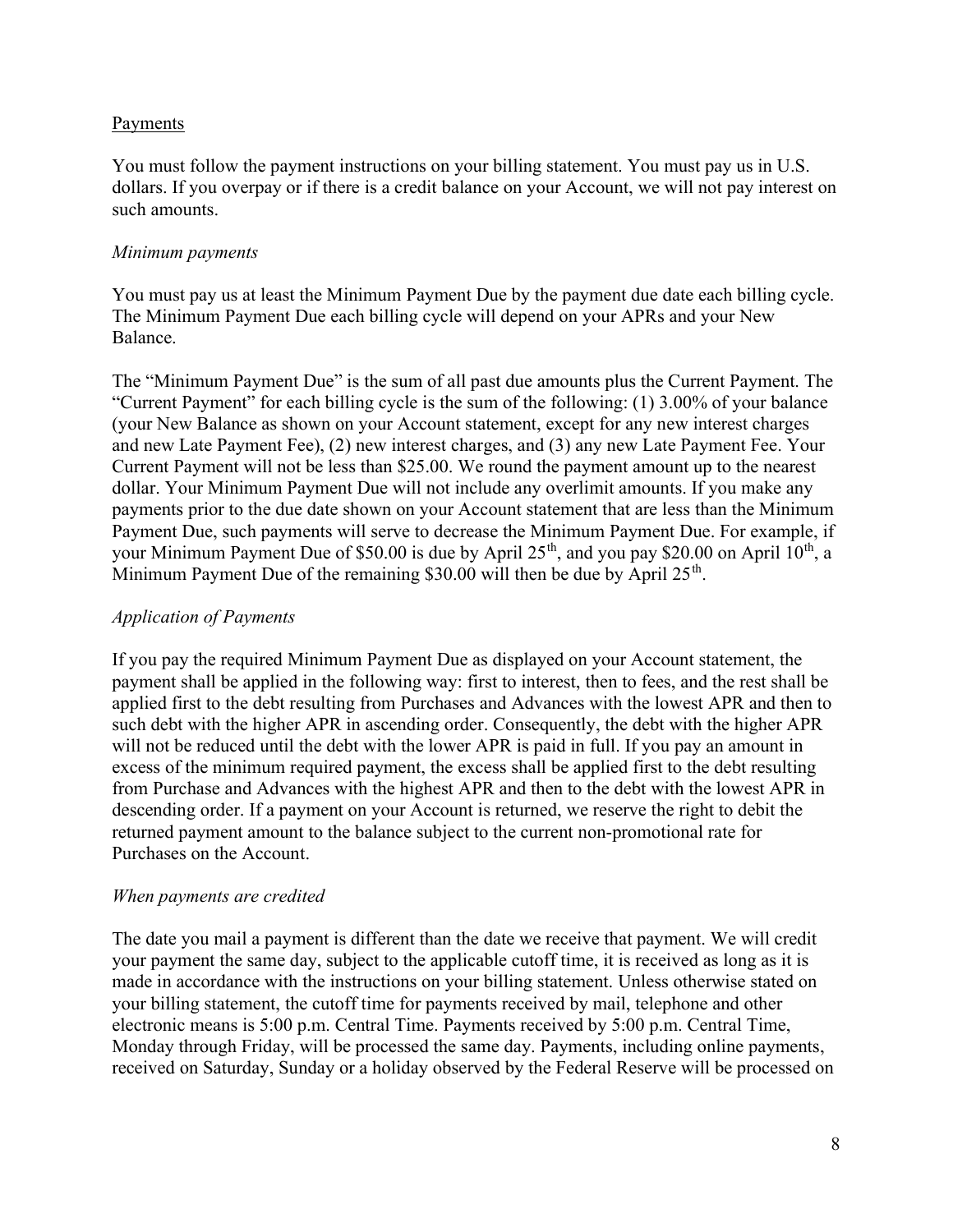the next business day. If your payment is received after the payment cutoff time on the due date or any time thereafter, a Late Payment Fee may be charged to your Account.

### Authorization of electronic funds transfer

We process most checks electronically. We use the information on your check to create an electronic funds transfer. Each time you send a check, you authorize a one-time electronic funds transfer. You also authorize us to process your check as a check or paper draft, as necessary. Funds may be withdrawn from your account as soon as the same day we receive your payment. You will not receive your cancelled check because we are required to destroy it. We will retain an electronic copy.

### Delivery of Monthly Statements

We will provide you with a monthly Account statement for each billing cycle. Each monthly Account statement will be mailed or made available electronically, as applicable, within twentyfive (25) days before the Due Date of the payment for that billing cycle.

Unless you have elected to receive such materials electronically, we will mail your monthly Account statement to the address you provided in your Account application. You must notify us promptly when you change your address. We must receive this updated information at least one (1) day before the next Statement Closing Date in order to provide your Account statement at your new address. We may also change your address if so notified by the post office or others.

### Authorized Users

You may notify us of a request to add authorized user(s) and/or issue Cards to additional users. You cannot limit the amount of authority you give to any authorized user. An authorized user's authority will continue until you notify us that you are terminating the authority and you physically retrieve the Card or other credit device.

Except by asking us to add an authorized user to your Account, you agree not to allow access to your Card, Account number, or PIN to anyone else to use your Account. If you give, lend, or otherwise make available to any other person your Card, Account number, or other credit device, you will be liable for any and all transactions made by that person, including transactions for which you may not have intended to be liable, even if the amount of those transactions causes a credit limit to be exceeded, unless and except as expressly required by applicable law.

Authorized users may have the same access to information about the Account and its users as the Account holder(s). We may send Account materials (statements, cards and notices) to any liable party, and that person will be responsible for delivering those materials to the other liable parties and authorized users.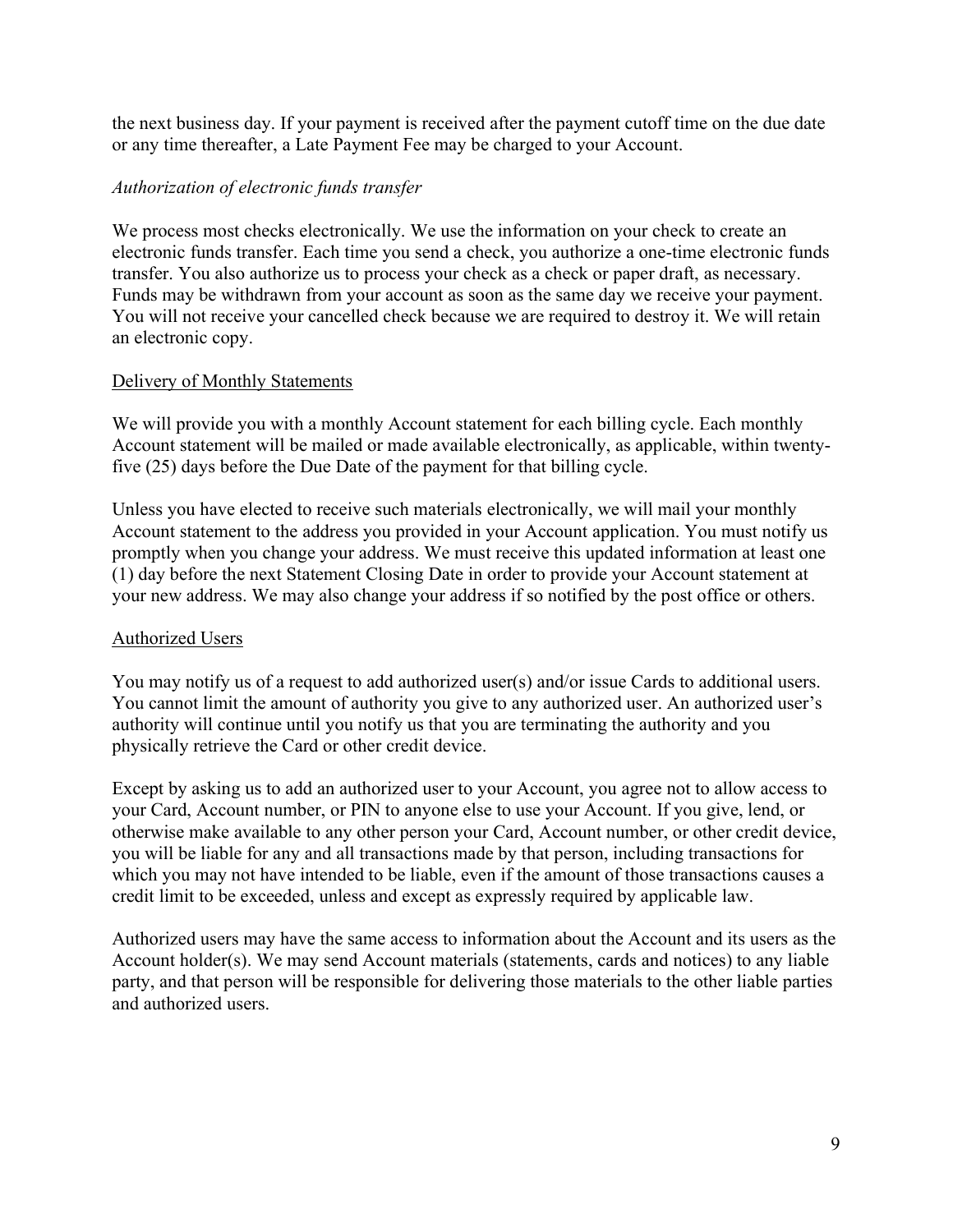### Lost/Stolen Cards or Unauthorized Use

You must contact us promptly if any Card, Account number, PIN or other credit device is lost or stolen. You must also notify us if you think someone used or may use them without your permission. You may contact us by calling the telephone number on the back of your Card or on your billing statement or by writing to us at the address listed on your statement. When you contact us, we may require you to provide information to help in our investigation. We may require you to provide this information in writing. You will not be liable for any unauthorized use that occurs after you notify us. You may, however, be liable for unauthorized use that occurs before your notice to us. In any case, your liability will not exceed \$50. Neither we nor you may impose liability on an employee for unauthorized use of a Card except as permitted by applicable law and regulation. For purposes of this Agreement, "unauthorized use" means the use of a Card by a person, other than a Cardholder, who does not have actual, implied or apparent authority to use the Card, and from which the Cardholder received no benefit. If you allow someone to use your Card or make changes to your Account (including, without limitation, an employee to whom a Card has been issued), you can terminate this user's authority by retrieving the Card and notifying us. Until you do so, you remain liable for any use by the authorized user.

### Foreign Transactions

A Foreign Transaction is any transaction (1) made in a foreign currency or (2) made in U.S. dollars if the transaction is made or processed outside of the United States. Foreign Transactions include, for example, online transactions made in the U.S. but with a merchant who processes the transaction in a foreign country. If you make a Foreign Transaction, we will assess the Foreign Transaction Fee listed in your Account-Opening Disclosures. Foreign Transactions made in a foreign currency will be converted by Visa International into a U.S. dollar amount in accordance with operating regulations or conversion procedures in effect at the time the transaction is processed. The conversion rate in effect on the processing date might differ from the rate in effect on the transaction or posting date.

### Closing Your Account

You may close your Account by notifying us in writing or over the phone. If you have a joint Account, we will honor a request by any Cardholder to close the Account. We may also close your Account or suspend Account privileges at any time and for any reason without prior notice to you. We also have the right not to renew your Account upon its expiration. After your Account is closed, you will not be able to obtain additional Account credit, except that under certain circumstances if you use your Account for a transaction, the transaction may be posted to your Account. If you or we close your Account, you must still repay the total balance in accordance with the terms of this Agreement. If your Account is closed, you must destroy and/or return each Card to us upon request.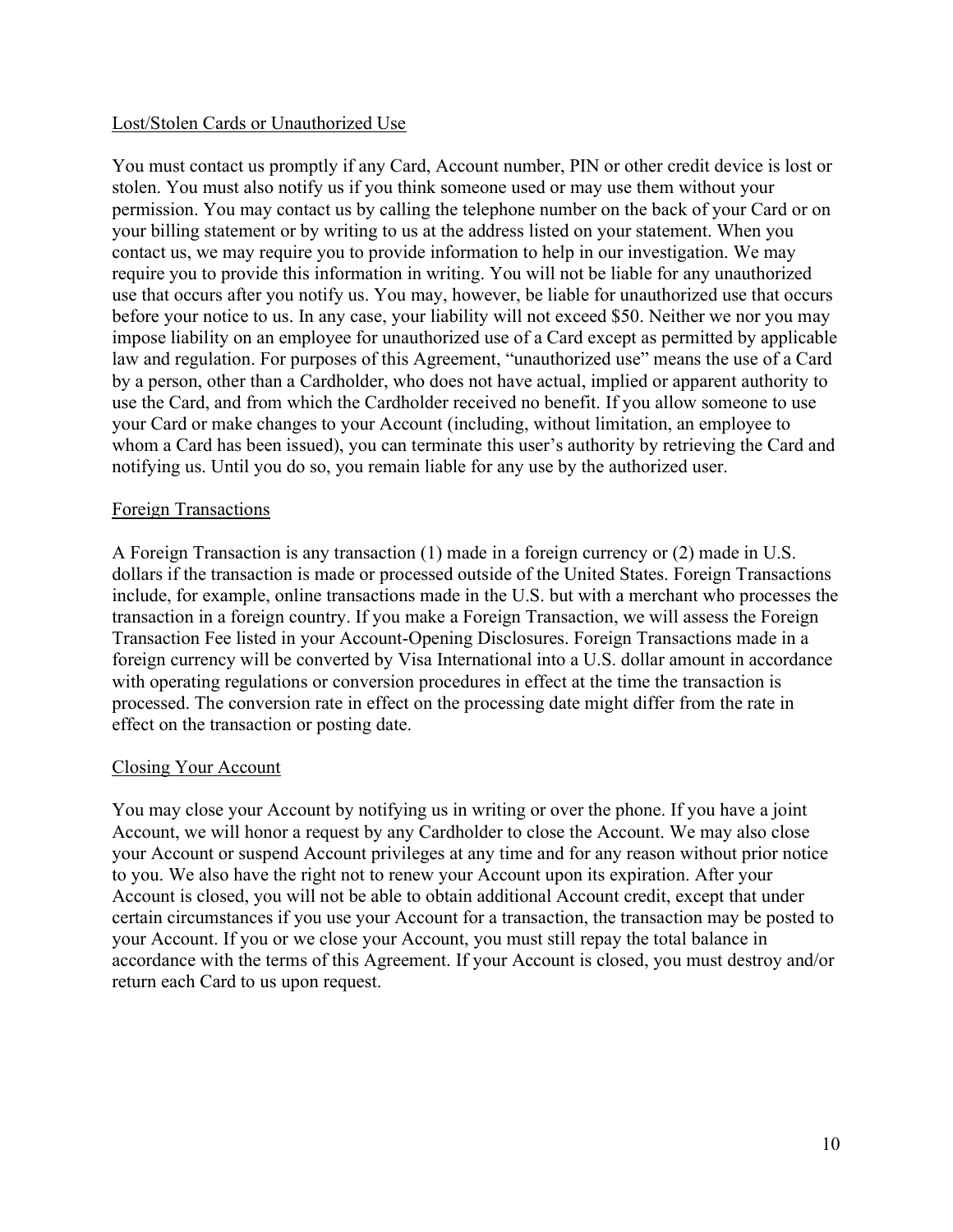# Customer's Legal Responsibilities

# Responsibility to Pay

You agree to pay us for all Purchases, Advances, Balance Transfers, interest charges, Account fees and charges, any other transaction charges as provided in this Agreement, and, to the extent permitted under applicable law, attorneys fees and collection costs we incur to enforce this Agreement against you. This is the case even if your Account is only used by one of you, or is used by someone authorized by only one of you. If there is more than one Cardholder, each of you is responsible, together and separately, for the full amount owed on your Account. Your obligation to pay the Account balance continues even though an agreement, divorce decree, court judgment, or other document to which we are not a party may direct another person responsible to pay the Account.

### Intent to Repay

Every time you use your Account, you represent to us that you intend to and have the ability to repay your Account obligations. We rely on this representation every time you use your Account.

### Default/Events of Default

You and your Account will be in Default if:

- 1. you fail to make any payment when due;
- 2. you exceed your credit limit;
- 3. you violate any other provision of this Agreement;
- 4. you die without a surviving joint Cardholder;
- 5. you become insolvent, assign any property to your creditors, or go into bankruptcy or receivership;
- 6. you have made false statements on your Account application or in the maintenance of your Account;
- 7. we have any reason to believe that your Account is, or is in danger of, being used for fraud;
- 8. you are a married resident of a community property state and you or we receive a written termination notice of this Agreement from your spouse;
- 9. your Account becomes inactive;
- 10. anything happens that we believe in good faith materially increases the risk that you will not live up to your payment and other obligations under this agreement; or
- 11. this is a joint Account and one of you notifies us that he or she wants the Account closed or will no longer be liable on the Account.

### Effect of Default/Immediate Repayment

If you are in Default, we may, in our sole discretion and in addition to our other remedies under this Agreement, declare all amounts you owe to be immediately due and payable, prohibit any further transactions on your Account, cancel the Card(s), and revoke any privileges associated with the Card(s).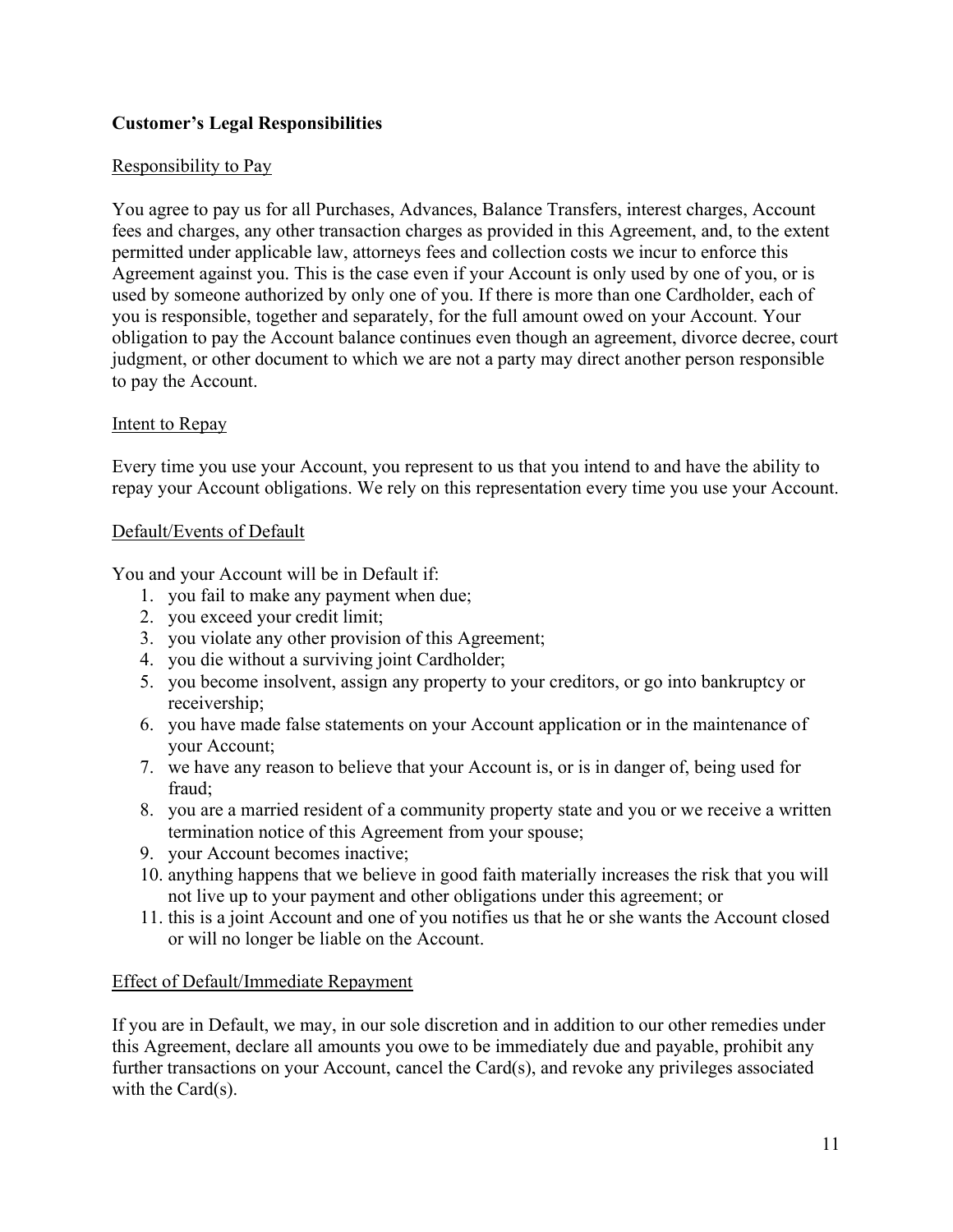In the event of Default, you agree to destroy and/or return all Cards to us or our designee upon demand.

If you are in Default, we may, in our sole discretion, refuse to pay any of your Advance or Balance Transfer checks that are presented to us. If we decide to honor such checks, you will owe us the amount of such checks under the terms of this Agreement.

### Illegal Purchases/Usage

You may not use or permit your Account to be used to make any illegal purchase or transaction. You will only use your Account for transactions that are legal where you conduct them.

You may not use your Account to conduct illegal gambling transactions. Internet gambling may be illegal in your state. We will not be liable if you engage in any illegal transaction. We may deny authorization of any transactions identified as Internet gambling.

You may not use your Account to conduct transactions in any country or territory, or with any individual or entity that is subject to economic sanctions administered and enforced by the U.S. Department of the Treasury's Office of Foreign Assets Control ("OFAC"). Use of your Account in those countries will be blocked.

# Bank's Legal Rights/Responsibilities

### Ownership of Account/Access Devices

Your Card and any other Account access devices that we supply to you are our property and must be immediately returned to us or our designated agent or otherwise destroyed or surrendered as we instruct.

### Changes to Account/Terms

We may change the terms of this Agreement and your Account at any time, including APRs and fees, in accordance with applicable law and the terms of this Agreement. We will give you notice of any such changes in the manner required by law. Any changes or revised Account terms apply as of the effective date communicated to you in our notice to you unless the notice provides you with the right to opt out, and you do opt out, before the effective date.

#### Sale of Account/Assignment

We may, at any time and without notice to you, sell, transfer or assign your Account, any amounts due on your Account, this Agreement, or our rights or obligations under your Account or this Agreement to any person or entity. The person or entity to whom we make any such sale, transfer or assignment shall be entitled to all of our rights and shall assume our obligations under this Agreement, to the extent sold, transferred or assigned.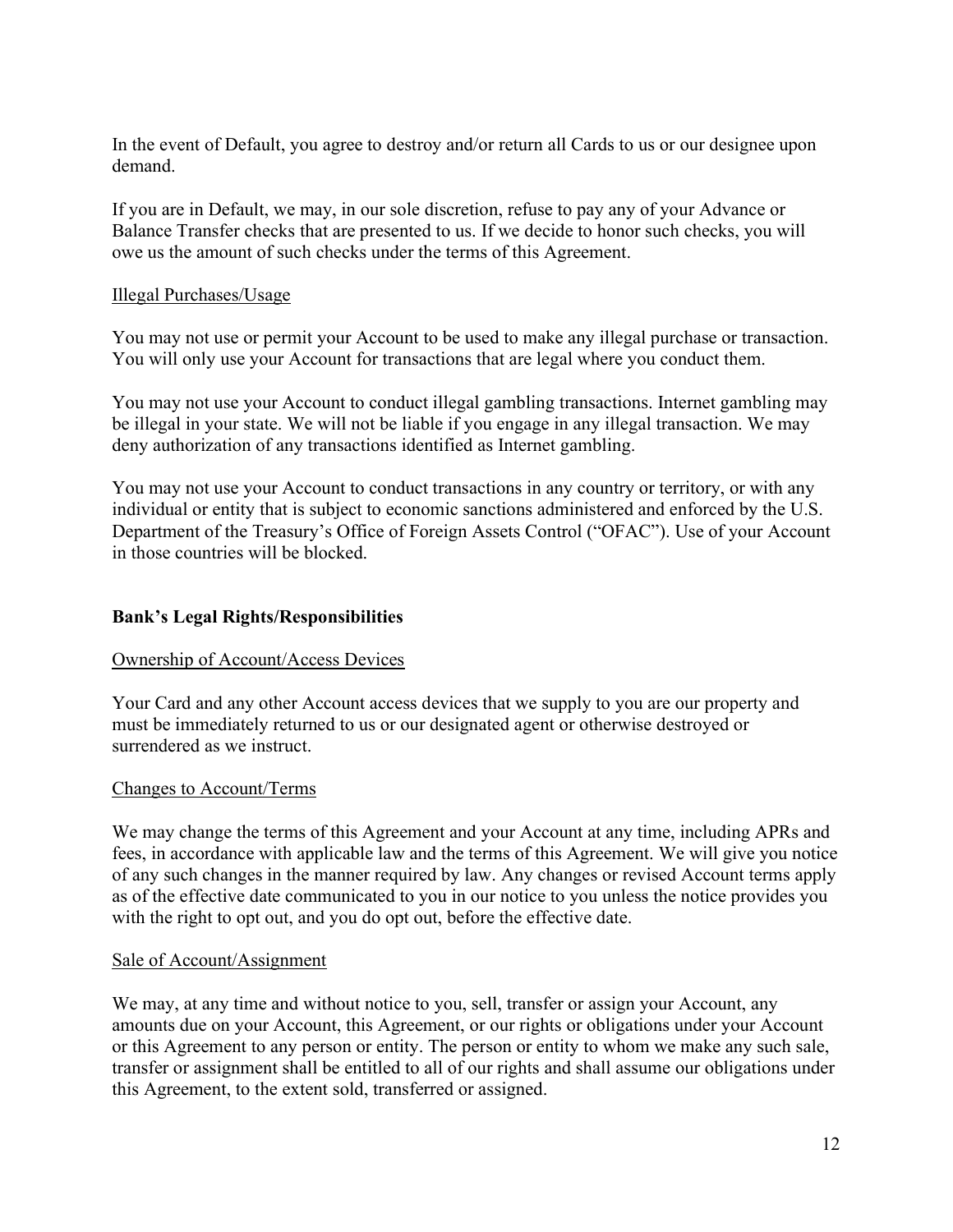### Refusal to Honor Transactions

We may deny any transactions for any reason at our discretion. We are not liable for any refusal to honor your Account. We are not liable for any retention of your Card by us, any other financial institution, or any provider of goods or services.

# Collection and Disclosure of Information; Communications

# Privacy Policy; Information Sharing

A copy of our Privacy Policy has been delivered to you and is incorporated as part of this Agreement by reference. You agree to provide and authorize us to collect information about you in order to verify your identity, conduct our business and deliver quality service, including information we receive about you, information we receive from third parties such as credit reporting agencies and information about your transactions with us and other companies. You authorize us to share such information about you or your Account with our affiliates and others. You may have the right to opt out of some information sharing. Please see our Privacy Policy for additional details.

You agree to provide such information in your application and on an ongoing basis as we may request in order to confirm your ongoing eligibility for the Account and satisfy any legal obligations we might have.

### Credit Reporting Agencies

We may obtain credit or other consumer reports on you, check your credit and verify with others information you provide in connection with your Card and your application. We may report our credit and other experience with you to consumer reporting agencies and others who we determine have a legitimate need for the information. If you believe we have furnished inaccurate or incomplete information about you or your Account to a credit reporting agency, please write to us at:

Dacotah Bank PO Box 1474 Aberdeen, SD 57402

Please include your name, address, home phone number, and Account number, and explain what you believe is inaccurate or incomplete.

# Communications

You consent to and authorize Dacotah Bank, any of its affiliates, or its marketing associates and service providers to monitor and/or record any of your telephone conversations and other electronic communications with our representatives or the representatives of any of those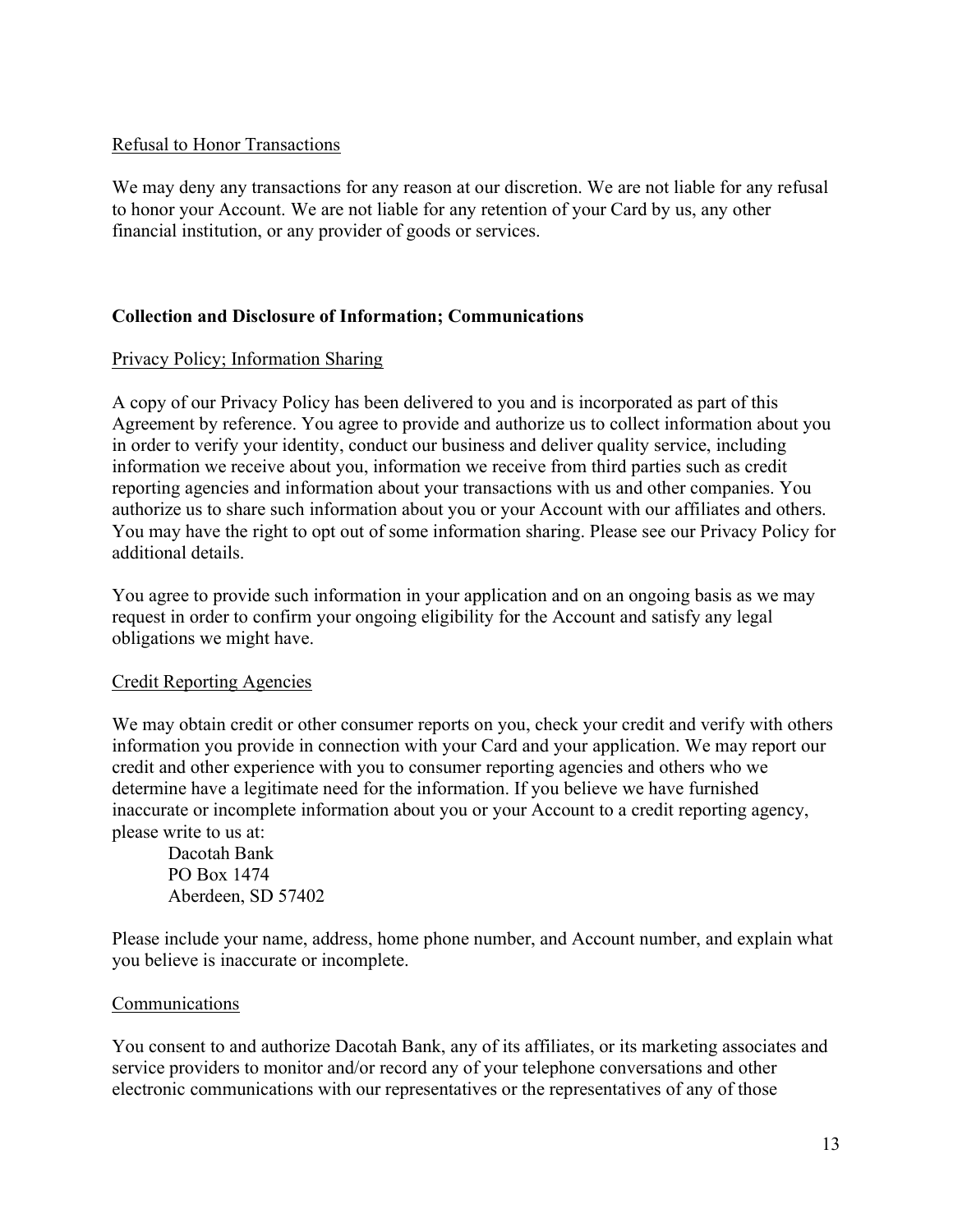companies for reasonable business purposes, including security and quality assurance. We may not remind you that we may be monitoring or recording a call at the outset of the call unless required to do so by law.

Where you have provided a cell phone number directly to us, you consent and agree to accept servicing calls and text messages to your cell phone from us and the service providers we engage to manage your Account. For example, we or our service providers may place calls to you about fraud alerts or amounts you owe us (collection calls) on your Account. For any telephone or cell phone calls/communications we or our service providers place to you, you consent and agree that those calls may be automatically dialed, including artificial or prerecorded messages or texts.

# General

# Severability

If any provision of this Agreement is found to be invalid, illegal or unenforceable, the remaining provisions will remain in effect and continue to be enforceable.

# Entire Agreement

This version of the Agreement replaces any previous version of the Agreement posted online or otherwise delivered to you. This Agreement, together with such other agreements and documents are incorporated herein by reference (including, without limitation, any credit disclosures you received with your application and any agreements made in your application), as each is modified by any change in terms we may deliver from time to time in accordance with applicable law, constitutes the entire agreement between you and us, and supersedes any prior negotiation, agreement, or understanding between you and us concerning the subject matter of this Agreement.

# Governing Law

This Agreement is governed by the law of South Dakota, whether or not you live in South Dakota, and whether or not your Account is used outside of South Dakota, and by any applicable federal laws. You agree that (1) this Agreement is entered into in South Dakota; (2) all credit under this Agreement is extended from South Dakota; and (3) all credit extended under this Agreement is subject to, and governed by, South Dakota law.

# **Waiver**

We do not give up our rights under the Agreement or applicable law when we fail to exercise or delay exercising those rights. Our failure or delay to exercise any right or remedy we have against you does not mean that we waive that right. We may accept late payments, partial payments or checks and money orders marked as being payment in full without losing any rights under this Agreement.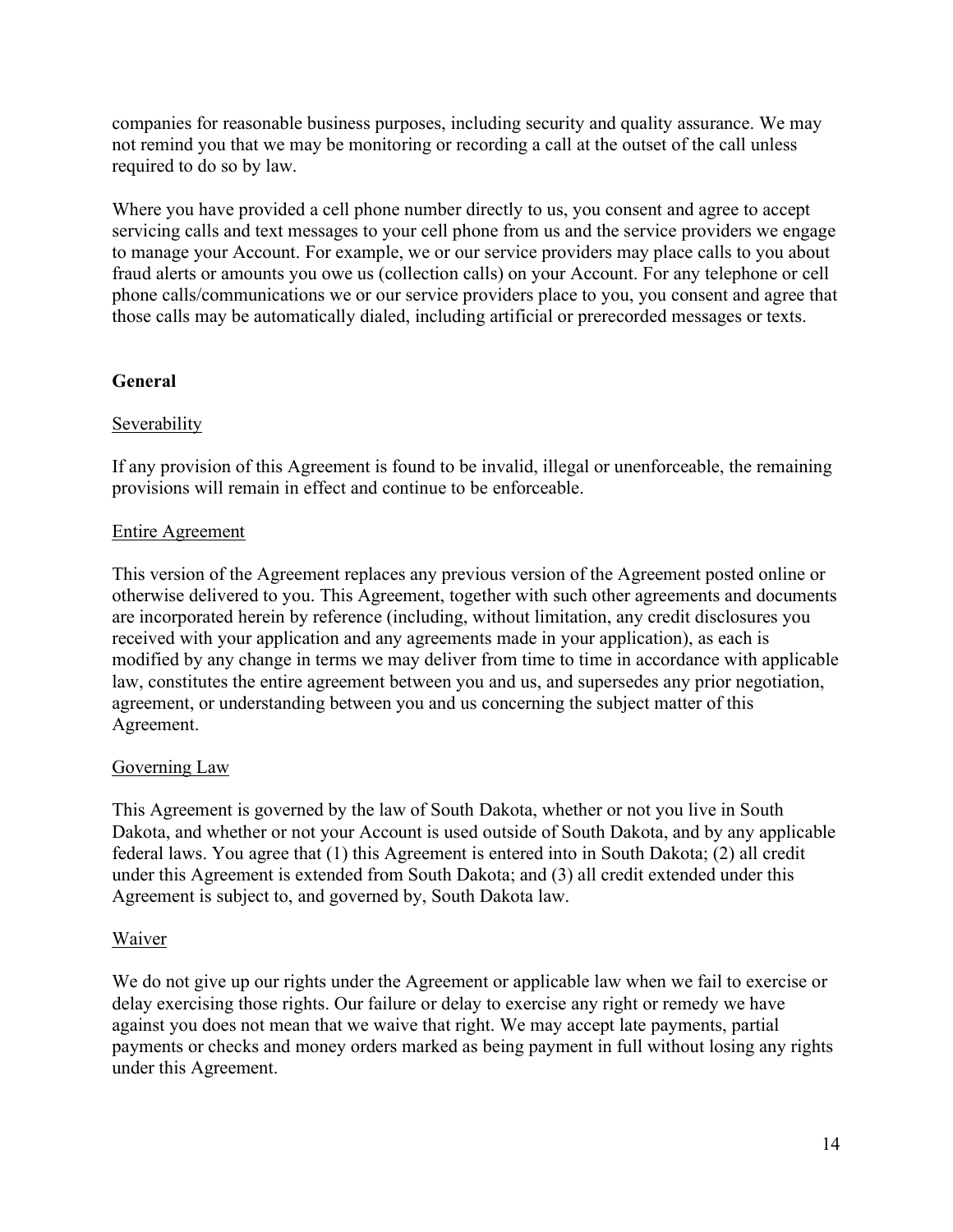#### Arbitration Provision

### ARBITRATION AGREEMENT AND WAIVER OF CLASS ACTION

# READ THIS ARBITRATION AGREEMENT CAREFULLY. IF YOU DO NOT REJECT THIS ARBITRATION AGREEMENT AS SET FORTH BELOW, IT WILL BE PART OF THIS AGREEMENT AND WILL HAVE A SUBSTANTIAL IMPACT ON THE WAY YOU OR WE WILL RESOLVE ANY CLAIM WHICH YOU OR WE HAVE AGAINST EACH OTHER NOW OR IN THE FUTURE.

Arbitration is a method of resolving disputes in front of an arbitrator instead of having a trial in court in front of a judge or jury. An "arbitrator" is a neutral person from the organization listed below who will decide the dispute. This Arbitration Agreement and Waiver of Class Action provision ("Arbitration Agreement") governs when and how disputes between you and us will be arbitrated if a dispute arises and you or we choose to arbitrate the dispute instead of having a court of jury resolve the dispute.

You and Dacotah Bank agree that we shall attempt to informally settle any and all disputes arising out of, affecting, or relating to your accounts, or the products or services Dacotah Bank has provided, will provide or has offered to provide to you, and/or any aspect of your relationship with Dacotah Bank (hereafter referred to as the "Claims"). If that cannot be done, then you agree that any and all Claims that are threatened, made, filed or initiated after the Effective Date (defined below) of this Arbitration Agreement, even if the Claims arise out of, affect or relate to conduct that occurred prior to the Effective Date, shall, at the election of either you or us, be resolved by binding arbitration administered by the American Arbitration Association ("AAA") in accordance with its applicable rules and procedures for consumer disputes ("Rules"), whether such Claims are in contract, tort, statute, or otherwise. The Rules can be obtained on the AAA website free of charge at www.adr.org; or, a copy of the Rules can be obtained at any Dacotah Bank branch upon request. Either you or we may elect to resolve a particular Claim through arbitration, even if one of us has already initiated litigation in court related to the Claim, by: (a) making written demand for arbitration upon the other party, (b) initiating arbitration against the other party, or (c) filing a motion to compel arbitration in court. AS A RESULT, IF EITHER YOU OR WE ELECT TO RESOLVE A PARTICULAR CLAIM THROUGH ARBITRATION, YOU WILL GIVE UP YOUR RIGHT TO GO TO COURT TO ASSERT OR DEFEND YOUR RIGHTS UNDER THIS ACCOUNT AGREEMENT (EXCEPT FOR CLAIMS BROUGHT INDIVIDUALLY WITHIN SMALL CLAIMS COURT JURISDICTION, SO LONG AS THE CLAIM REMAINS IN SMALL CLAIMS COURT). This Arbitration Agreement shall be interpreted and enforced in accordance with the Federal Arbitration Act set forth in Title 9 of the U.S. Code to the fullest extent possible, notwithstanding any state law to the contrary, regardless of the origin or nature of the Claims at issue. This Arbitration Agreement does not prevent you from submitting any issue relating to your accounts for review or consideration by a federal, state, or local governmental agency or entity, nor does it prevent such agency or entity from seeking relief on your behalf. This Arbitration Agreement shall not apply to claims that are initiated in or transferred to small claims court.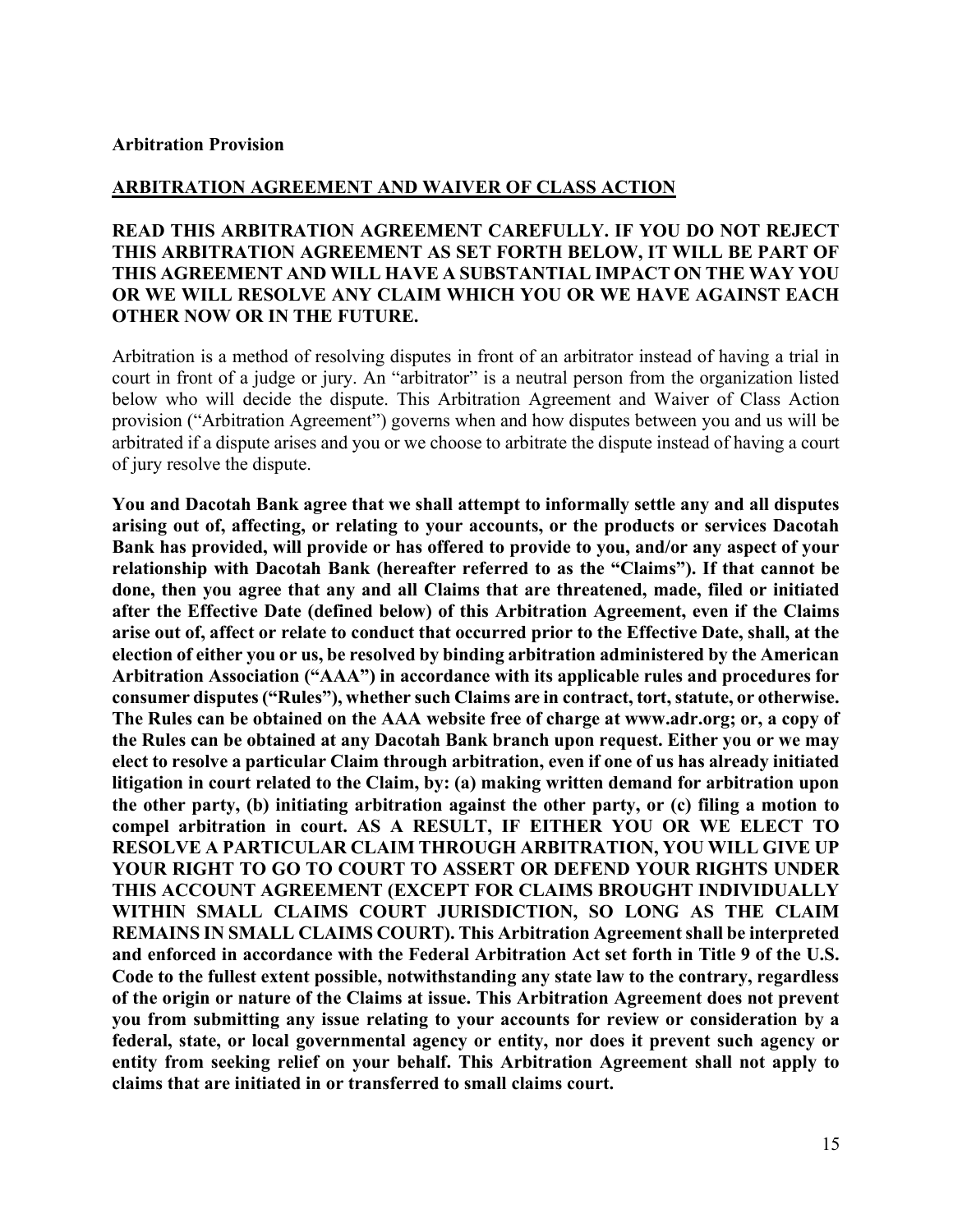### Selection of Arbitrator.

The Claims shall be resolved by a single arbitrator. The arbitrator shall be selected in accordance with the Rules, and must have experience in the types of financial transactions at issue in the Claims. In the event of a conflict between the Rules and this Arbitration Agreement, this Arbitration Agreement shall supersede the conflicting Rules only to the extent of the inconsistency. If AAA is unavailable to resolve the Claims, and if you and we do not agree on a substitute forum, then you can select the forum for the resolution of the Claims.

# Effective Date.

This Arbitration Agreement is effective upon the 31st day after we provide it to you ("Effective Date"), unless you opt-out in accordance with the requirements of the RIGHT TO OPT-OUT provision below. If you receive your statements by mail, then the Arbitration Agreement was provided to you when it was mailed. If you receive your statements electronically, then it was provided to you when you were sent notice electronically.

### Arbitration Proceedings.

The arbitration shall be conducted within 50 miles of your residence at the time the arbitration is commenced. Any claims and defenses that can be asserted in court can be asserted in the arbitration. The Arbitrator shall be entitled to award the same remedies that a court can award, including any kind of relief that could be awarded by a court, including injunctive relief. Discovery shall be available for non-privileged information to the fullest extent permitted under the Rules. The Arbitrator's award can be entered as a judgment in court. Except as provided in applicable statutes, the arbitrator's award is not subject to review by the court and it cannot be appealed. Dacotah Bank shall pay for any filing, administration, and arbitrator fees imposed on you by the AAA. However, you will be responsible for your own attorneys' fees, unless you prevail on your Claim in the arbitration, in which case, we will pay your attorneys' fees. Conversely, if Dacotah Bank prevails, then you will not be required to pay its attorneys' fees and costs. Nothing contained in this Arbitration Agreement shall prevent either you or Dacotah Bank from applying to any court of competent jurisdiction for emergency provisional relief, such as a temporary restraining order, a temporary protective order, an attachment or any other prejudgment remedies.

Any determination as to whether this Arbitration Agreement is valid or enforceable in part or in its entirety will be made solely by the arbitrator, including without limitation any issues relating to whether a Claim is subject to arbitration; provided, however, the enforceability of the Class Action Waiver set forth below shall be determined by the Court.

Survival. This Arbitration Agreement will survive: (i) termination or changes in this Agreement, the Account, or the relationship between you and us concerning the Account; (ii) the bankruptcy of any party; and (iii) any transfer, sale or assignment of your Account, or any amounts owed on your Account, to any other person or entity.

# Class Action Waiver. ANY ARBITRATION OF A CLAIM WILL BE ON AN INDIVIDUAL BASIS. YOU UNDERSTAND AND AGREE THAT YOU ARE WAIVING THE RIGHT TO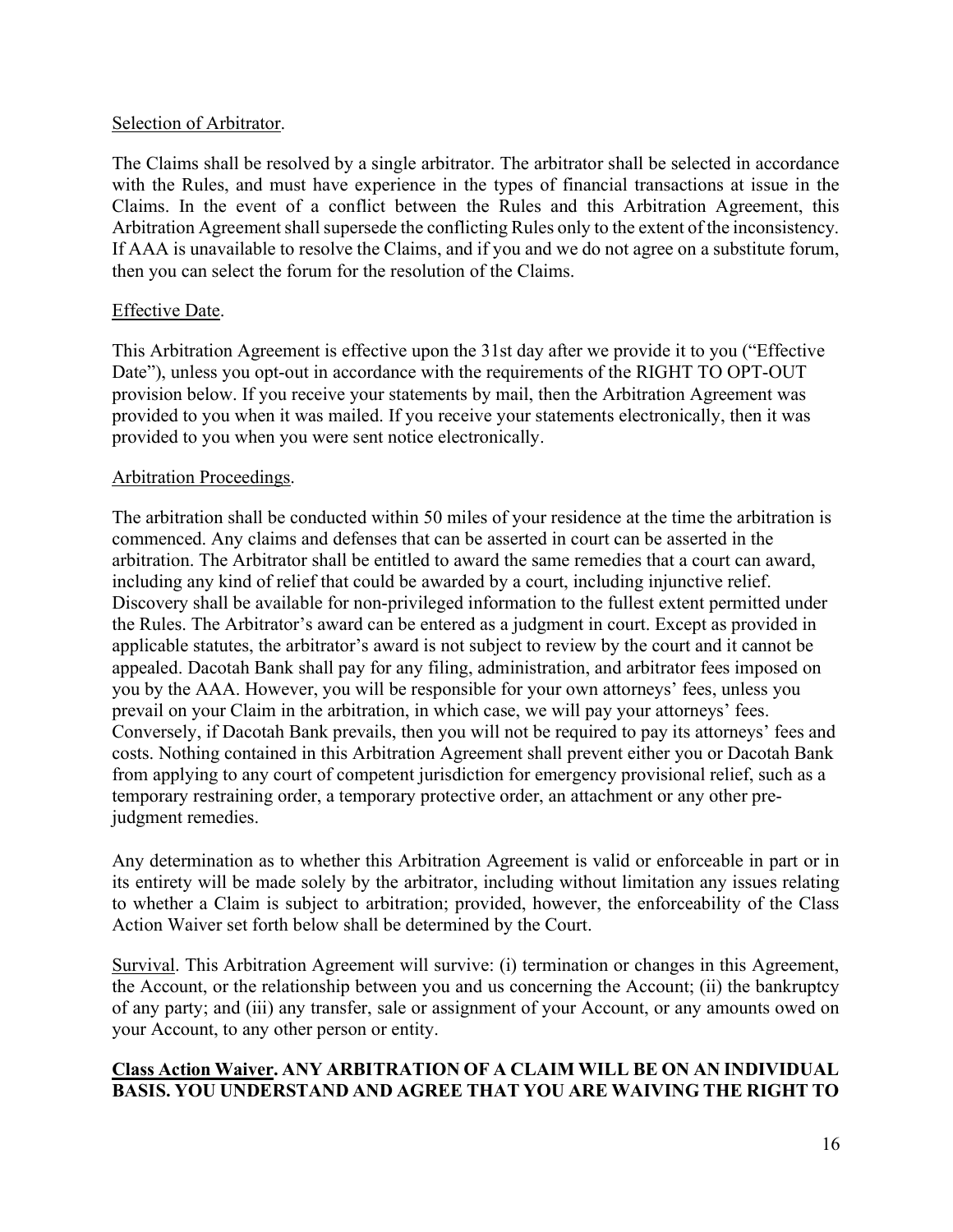# PARTICIPATE AS A CLASS REPRESENTATIVE OR CLASS MEMBER IN A CLASS ACTION LAWSUIT.

Severability. In the event the Class Action Waiver in this Arbitration Agreement is found to be unenforceable for any reason, the remainder of this Arbitration Agreement shall also be unenforceable. If any provision in this Arbitration Agreement, other than the Class Action Waiver, is found to be unenforceable, the remaining provisions shall remain fully enforceable.

Right to Opt-Out. You have the right to opt-out of this Arbitration Agreement and it will not affect any other terms and conditions of your Account Agreement or your relationship with Dacotah Bank. To opt out, you must notify Dacotah Bank in writing of your intent to do so within 30 days after the Effective Date. Your opt-out will not be effective and you will be deemed to have consented and agreed to the Arbitration Agreement unless your notice of intent to opt out is received by Dacotah Bank in writing at 308 South Main Street, P.O. Box 1210, Aberdeen, SD 57401 within such 30 day time period. Your notice of intent to opt out can be a letter that is signed by you or an email sent by you that states "I elect to opt out of the Arbitration Agreement" or any words to that effect.

FOR MORE DETAILS or if you have questions, you may call us or visit a branch. If you have questions about AAA procedures, you should check AAA's website, www.adr.org, OR call AAA at (800) 778-7879.

### YOUR BILLING RIGHTS; KEEP THIS NOTICE FOR FUTURE USE

### What To Do If You Find A Mistake On Your Statement

If you think there is an error on your statement, write to us at:

Dacotah Bank PO Box 1474 Aberdeen, SD 57402 You may also contact us on the Web: www.dacotahbank.com

In your letter, give us the following information:

- Account information: Your name and account number.
- Dollar amount: The dollar amount of the suspected error.
- Description of problem: If you think there is an error on your bill, describe what you believe is wrong and why you believe it is a mistake.

You must contact us:

- Within 60 days after the error appeared on your statement.
- At least 3 business days before an automated payment is scheduled, if you want to stop payment on the amount you think is wrong.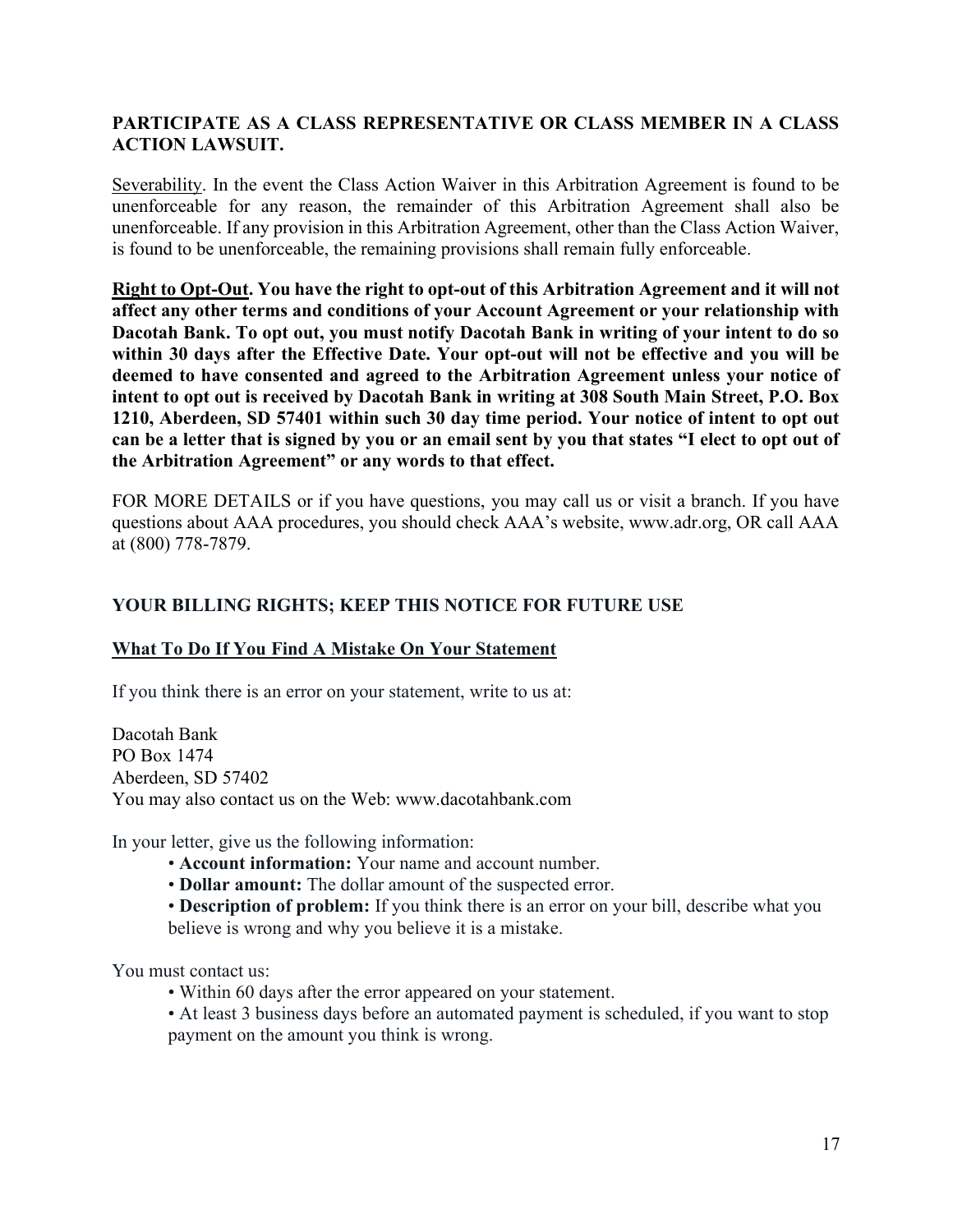You must notify us of any potential errors in writing [or electronically]. You may call us, but if you do we are not required to investigate any potential errors and you may have to pay the amount in question.

What Will Happen After We Receive Your Letter

When we receive your letter, we must do two things:

- 1. Within 30 days of receiving your letter, we must tell you that we received your letter. We will also tell you if we have already corrected the error.
- 2. Within 90 days of receiving your letter, we must either correct the error or explain to you why we believe the bill is correct.

While we investigate whether or not there has been an error:

• We cannot try to collect the amount in question, or report you as delinquent on that amount.

• The charge in question may remain on your statement, and we may continue to charge you interest on that amount.

• While you do not have to pay the amount in question, you are responsible for the remainder of your balance.

• We can apply any unpaid amount against your credit limit.

After we finish our investigation, one of two things will happen:

• If we made a mistake: You will not have to pay the amount in question or any interest or other fees related to that amount.

• If we do not believe there was a mistake: You will have to pay the amount in question, along with applicable interest and fees. We will send you a statement of the amount you owe and the date payment is due. We may then report you as delinquent if you do not pay the amount we think you owe.

If you receive our explanation but still believe your bill is wrong, you must write to us within  $10$ days telling us that you still refuse to pay. If you do so, we cannot report you as delinquent without also reporting that you are questioning your bill. We must tell you the name of anyone to whom we reported you as delinquent, and we must let those organizations know when the matter has been settled between us.

If we do not follow all of the rules above, you do not have to pay the first \$50 of the amount you question even if your bill is correct.

# Your Rights If You Are Dissatisfied With Your Credit Card Purchases

If you are dissatisfied with the goods or services that you have purchased with your credit card, and you have tried in good faith to correct the problem with the merchant, you may have the right not to pay the remaining amount due on the purchase.

To use this right, all of the following must be true: